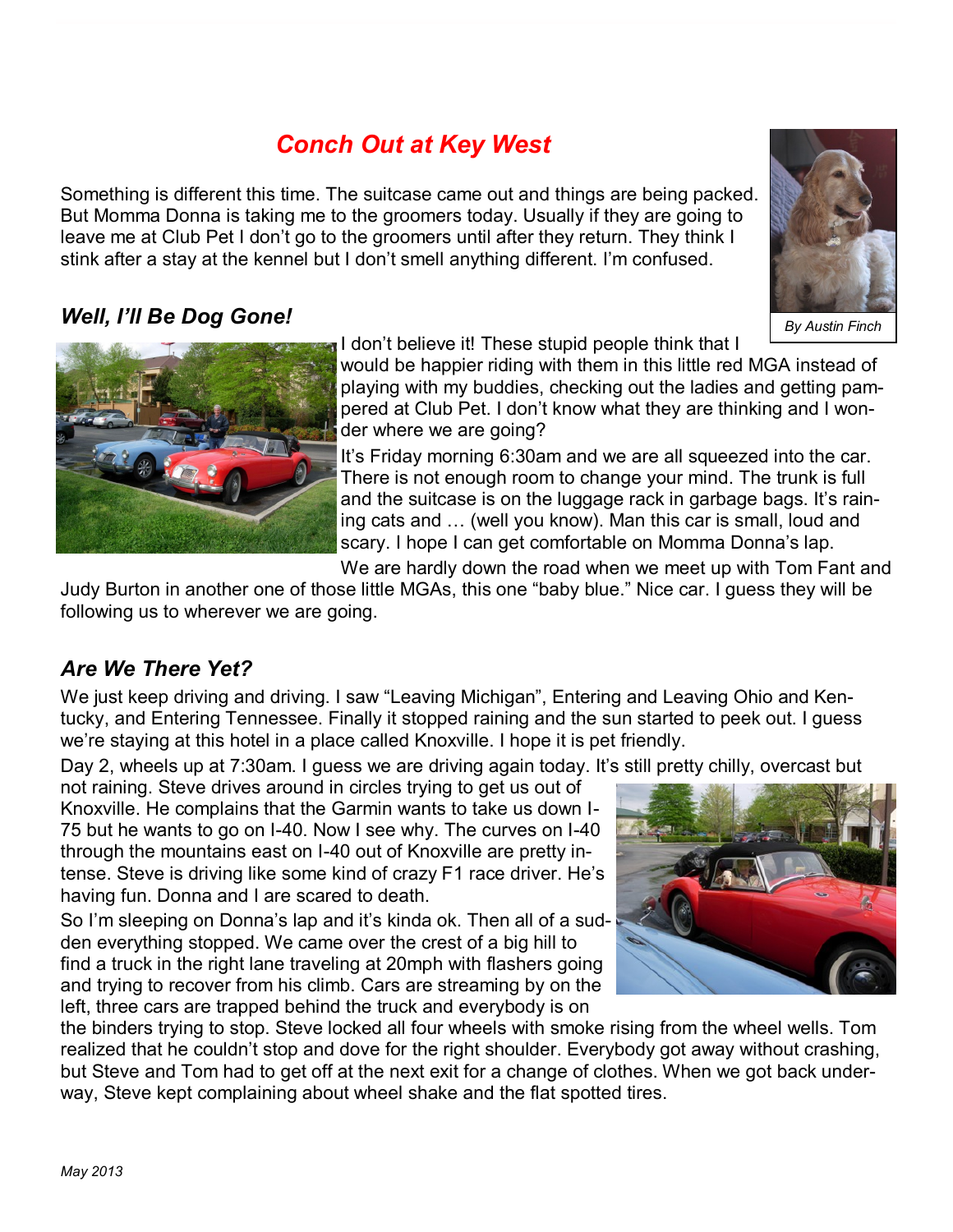#### *So, Are We There Yet?*

We just keep driving on and on, through South Carolina, Georgia and into Florida to St. Augustine. They are going to leave me again in this pet friendly hotel and go off to dinner. Another early to bed, early to rise.

Day 3, wheels up at 7:30am. This is getting old. I wonder how far we are going. At least it's a bit warmer, it's overcast but not raining. Tom and Judy have the side curtains out. At the first stop, the tops come down. I like riding in a convertible. I get to hold my head out and let my ears blow back in the wind.



Donna is doing this thing with an IPad App called TVFoodMaps where she can find restaurants



featured on Diners, Drive-Ins and Dives. She found a chili place in Cincinnati and a dive drive-in burger joint in Newberry, SC, each a great place for their lunch. Today she found the 11th Street Diner in Miami Beach. What a mistake. By now the sun is beating down and it's getting really hot. Getting off the turnpike to get to the diner was a traffic jam of stop and go. And when we get to the diner we are in the middle of South Beach with no place to park. Everybody got sunburnt and Donna had to put a wet towel on my back to keep me cooled down. We never did get to have lunch. Plan aborted. They wound up having lunch at a KFC.

#### *So Now Are We There?*

We arrive at Key Largo at our pet friendly hotel and Tom and Judy carry on to Key West.

Day 4. I hope today will be better than yesterday. We seem to be lounging around the hotel room this morning and boats are going by in the channel. Maybe we are here.

Oops, I guess not. We're back in the car and driving down the Keys. The mile markers are clicking down to zero. We make a few stops for shopping along the way before I see that we are in Key West and cannot go any farther. And then it happens. We pull in at



a place called Pampered Pet kennel. They left me there and drove off. *Wassup wit dat!*  I'm left there for four whole days; how mean are these folks? Steve tells me that the Blue Marlin Hotel where everyone is staying is not pet friendly. How rude. He also told me that they had a



Monday night reception at Fred Skomp's house (Fred is the owner of the 100,000th MGA). Tuesday was the bocce ball tournament, fish fry lunch at the Hurricane Hole, and the Sunset Celebration at Mallory Square. Wednesday morning they went on a catamaran to the reef for snorkeling, had lobster for lunch at the A&B Lobster House, and then, after dinner, went to a drag show at a bar on Duval Street. Thursday was a lazy day lounging around the pool until the Key West British Car Club participated in the Conch Republic Parade. The MGAs got all decorated and covered with beads to throw to the spectators.

Of course I don't understand a word he says. All I know is that I

am in jail, locked up 'til they come bail me out. I guess going along is better than twelve days in a kennel back in Michigan. Now Donna says that I stink. I say too bad, it's your fault, live with it!